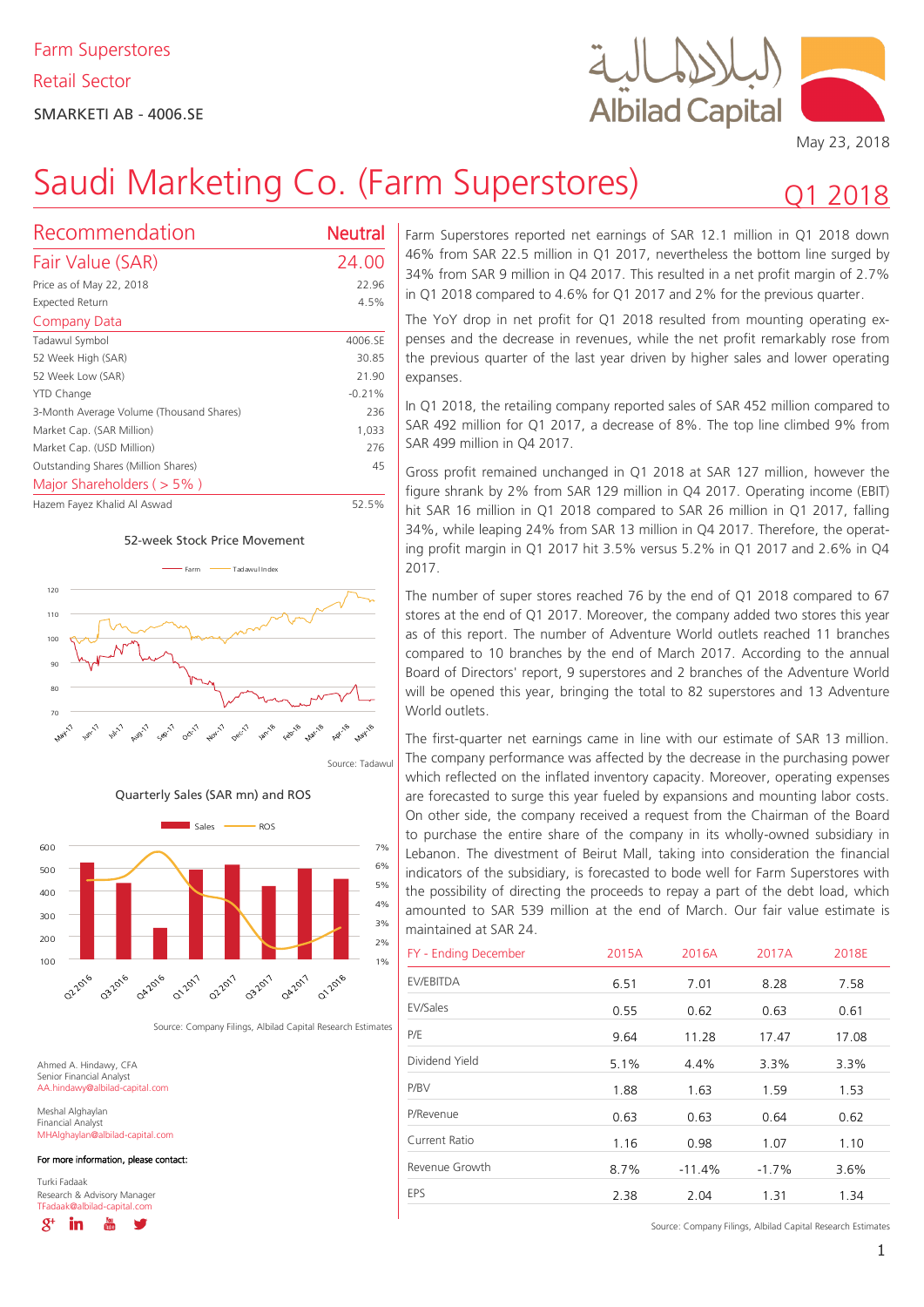# Farm Superstores

## Retail Sector

## SMARKETI AB - 4006.SE



| Income Statement (SAR mn)                          | 2014A   | 2015A   | 2016A   | 2017A   | 2018E   |
|----------------------------------------------------|---------|---------|---------|---------|---------|
| <b>Total Revenues</b>                              | 1,741.0 | 1,892.3 | 1,677.0 | 1,648.0 | 1,706.7 |
| COGS                                               | 1,337.7 | 1,436.1 | 1,183.9 | 1,149.1 | 1,190.6 |
| SG&A                                               | 259.3   | 297.5   | 345.8   | 374.2   | 379.7   |
| <b>EBITDA</b>                                      | 144.0   | 158.7   | 147.3   | 124.7   | 136.4   |
| <b>EBITDA Margin</b>                               | 8.3%    | 8.4%    | 8.8%    | 7.6%    | 8.0%    |
| Depreciation and Amortization                      | 31.8    | 38.9    | 43.8    | 51.7    | 61.6    |
| <b>EBIT</b>                                        | 112.1   | 119.8   | 103.6   | 73.0    | 74.8    |
| Net Interest Income                                | (6.1)   | (7.7)   | (9.5)   | (13.7)  | (14.0)  |
| Others (Net)                                       | 2.72    | (1.51)  | 1.71    | 1.68    | 1.74    |
| Pre-Tax Income                                     | 108.8   | 110.6   | 95.8    | 61.0    | 62.5    |
| Tax and Zakat                                      | 4.0     | 3.2     | 4.2     | 1.8     | 1.9     |
| Net Income                                         | 104.7   | 107.4   | 91.6    | 59.2    | 60.6    |
| Minority                                           | 0.3     | 0.2     | 0.0     | 0.1     | 0.1     |
| <b>NAI</b>                                         | 104.5   | 107.1   | 91.6    | 59.1    | 60.5    |
| <b>ROS</b>                                         | 6.0%    | 5.7%    | 5.5%    | 3.6%    | 3.5%    |
| <b>Balance Sheet (SAR mn)</b>                      | 2014A   | 2015A   | 2016A   | 2017A   | 2018E   |
| Cash and Marketable securities                     | 20.6    | 16.7    | 29.8    | 20.0    | 20.7    |
| Accounts Receivables                               | 26.7    | 31.7    | 38.8    | 39.6    | 41.0    |
| Inventory                                          | 365.5   | 485.8   | 530.5   | 617.9   | 629.9   |
| Others                                             | 36.3    | 55.8    | 44.5    | 55.8    | 57.6    |
| <b>Total ST Assets</b>                             | 449.0   | 589.9   | 643.6   | 733.3   | 749.2   |
| Net Fixed Assets and Projects Under Implementation | 627.9   | 717.1   | 846.3   | 880.4   | 937.9   |
| Intangible assets                                  | 2.0     | 1.2     | 0.9     | 3.3     | 4.8     |
| Others                                             | 6.4     | 4.9     | 2.9     | 2.3     | 2.4     |
| <b>Total LT Assets</b>                             | 636.3   | 723.1   | 850.1   | 886.1   | 945.1   |
| <b>Total Assets</b>                                | 1,085.4 | 1,313.0 | 1,493.7 | 1,619.3 | 1,694.3 |
| Short Term Debt and CPLTD                          | 148.5   | 172.2   | 299.3   | 312.6   | 299.5   |
| Accrued Expenses                                   | 312.9   | 338.3   | 357.6   | 370.8   | 380.1   |
| <b>Total ST Liabilities</b>                        | 461.5   | 510.5   | 656.9   | 683.4   | 679.6   |
| Total Long Term Debt                               | 89.6    | 213.1   | 155.8   | 235.7   | 281.6   |
| Other Non-Current Liabilities                      | 37.56   | 39.55   | 47.01   | 51.67   | 57.70   |
| Equity                                             | 496.7   | 549.9   | 634.0   | 648.6   | 675.4   |

| <b>Total Liabilities and Equity</b> | 1.085.4 | 1,313.0 | 1.493.7 | 1,619.3                                                     | 1.694.3 |
|-------------------------------------|---------|---------|---------|-------------------------------------------------------------|---------|
| Cash Flow (SAR mn)                  | 2014A   | 2015A   | 2016A   | 2017A                                                       | 2018E   |
| Cash flow from Operations           | 60.3    | 28.9    | 116.8   | 30.1                                                        | 122.2   |
| Cash flow from Investing            | 46.2    | 94.6    | 69.9    | 48.1                                                        | (0.9)   |
| Cash flow from Financing            | (109.1) | (127.4) | (173.6) | (88.0)                                                      | (120.7) |
| Change in Cash                      | (2.6)   | (3.9)   | 13.1    | (9.8)                                                       | 0.7     |
|                                     |         |         |         | Source: Company Filings, Albilad Capital Research Estimates |         |

Presentation of financial statements may differ from the company's presentation. However, there is no impact on the final results.

\* The historical financial statements for 2014-2015 were prepared according to SOCPA standards, while the financials statements for 2016-2018 are prepared according to IFRS.